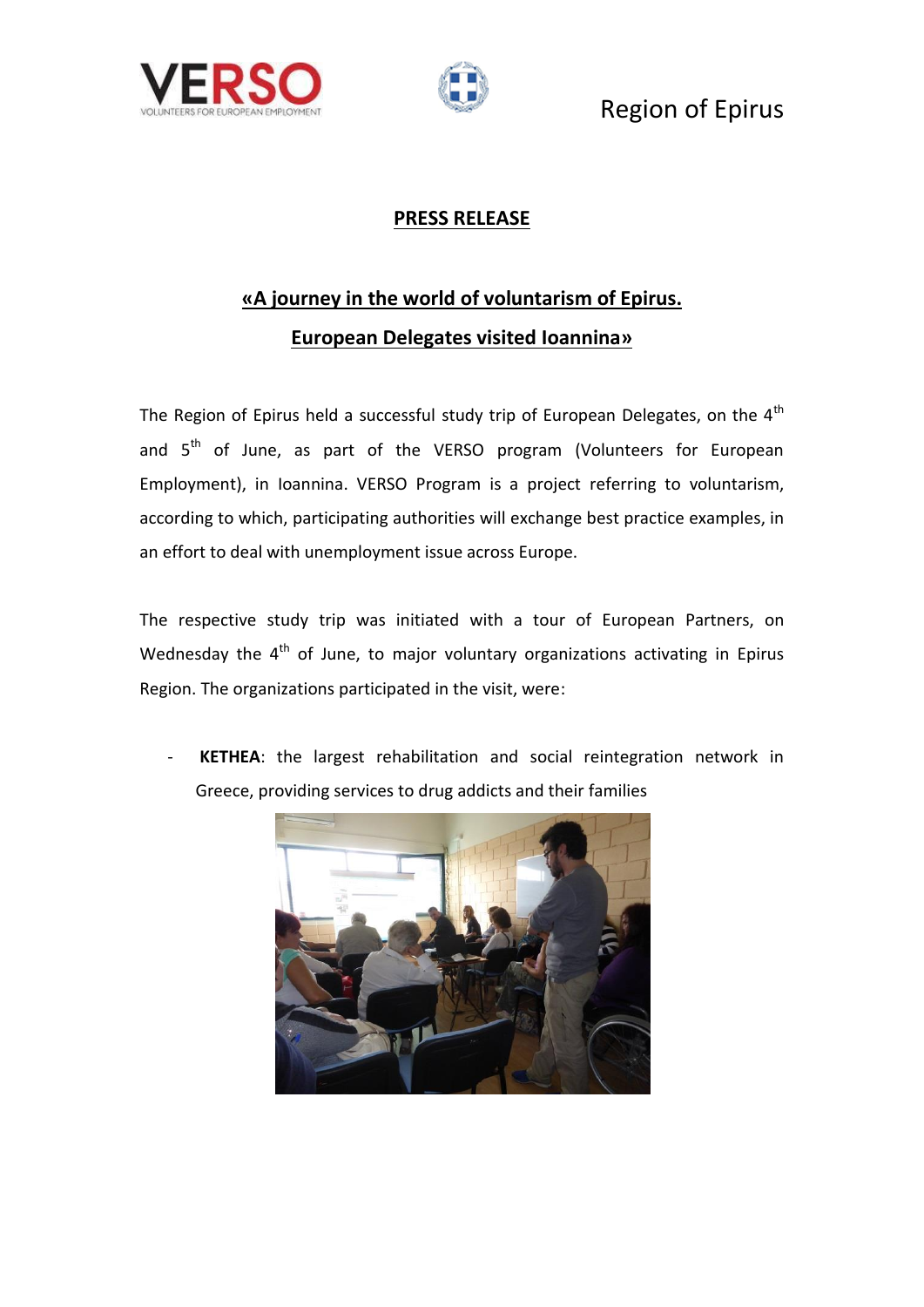



Red Cross: one of the most important voluntary organizations globally



- **Ecosystem Interpretation Park of Lake Pamvotis**



- **Information Center of Pamvotis Lake Management Authority,** as important institutions of the Region, caring for Pamvotis Lake and its surrounding environmental areas.

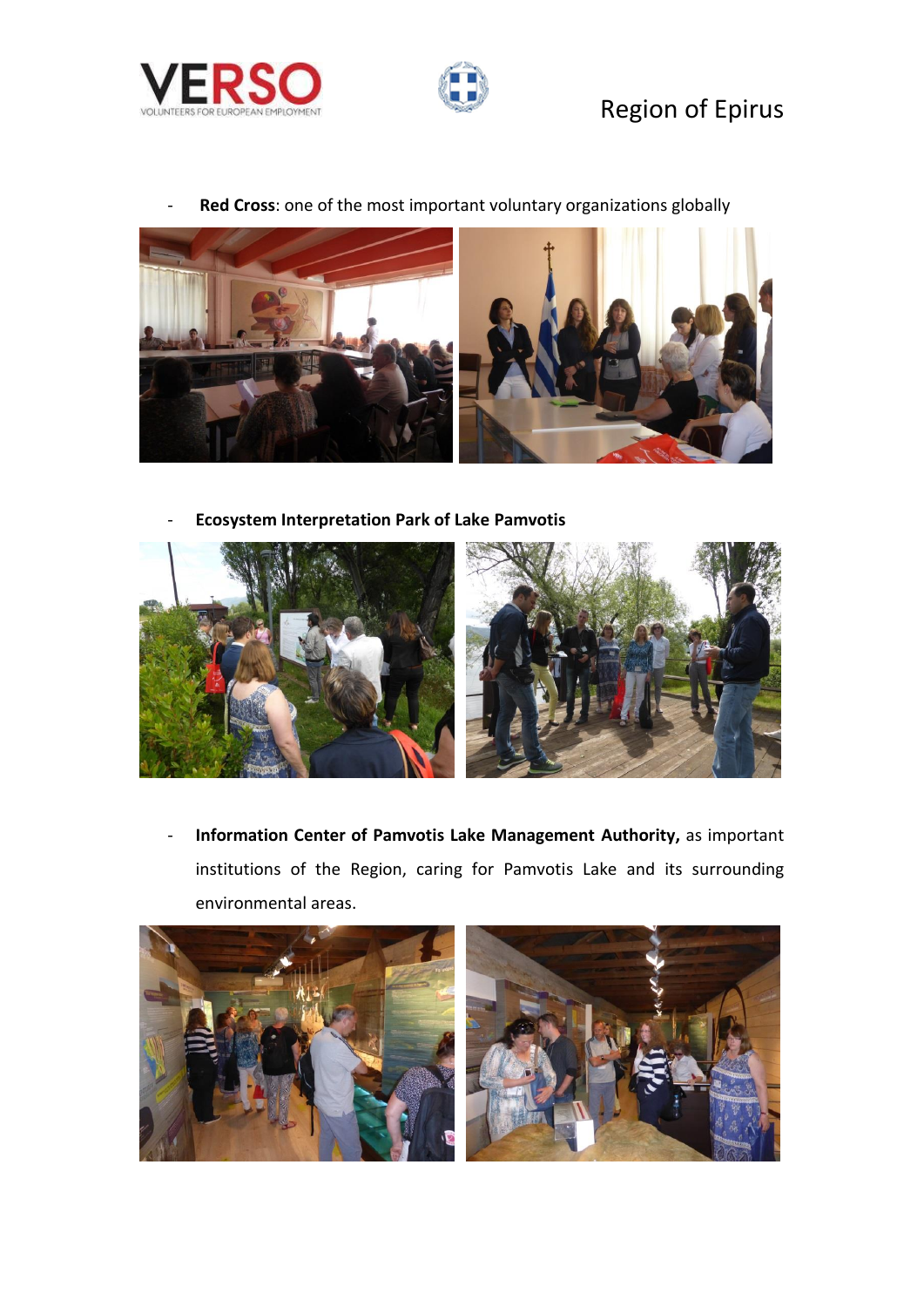



The European Delegates were offered a warm welcome from the Directors of the organizations. During the visit, the European Partners had the opportunity to obtain the necessary information about the main activations and initiatives of the authorities, but also to have an "on the spot" observation of the structuring and functioning modes, which could be adapted and applied in a European level.



On Thursday the  $5<sup>th</sup>$  of June, a congress was held, as part of the above actions, titling: "**A journey to the World of Voluntarism".** The meeting took place at the Du Lac Hotel of Ioannina. During the congress, Mr. Potsis, Regional Counsellor and Member of VERSO Project Political Council, delivered a brief opening speech while Ms Eleni Kalaboka, Coordinator of VERSO Project, presented its objectives and the strategies of the Region for the coming season.

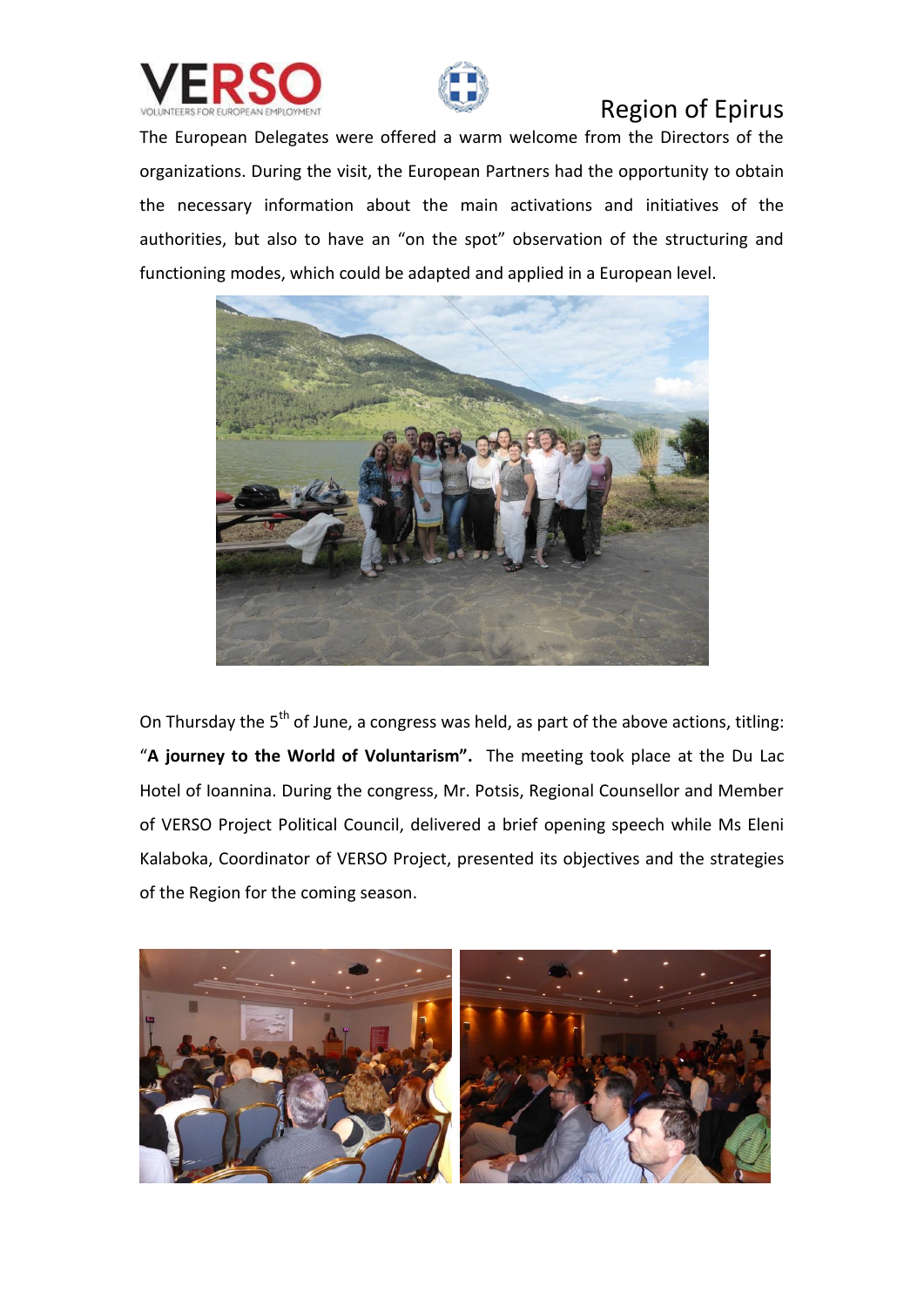



The meeting continued with Mr. Spyros Nakos, Social Scientist and Expert, who extensively referred to the present situation, and the useful tools of voluntarism movement in the European Union.



As a closing part of the presentations to European Delegates, there was a brief description of the activities of Greek Voluntary Organizations in Epirus. The respective speeches developed as following:

Ms Gazi, President of Elix, analyzed the organization's practices